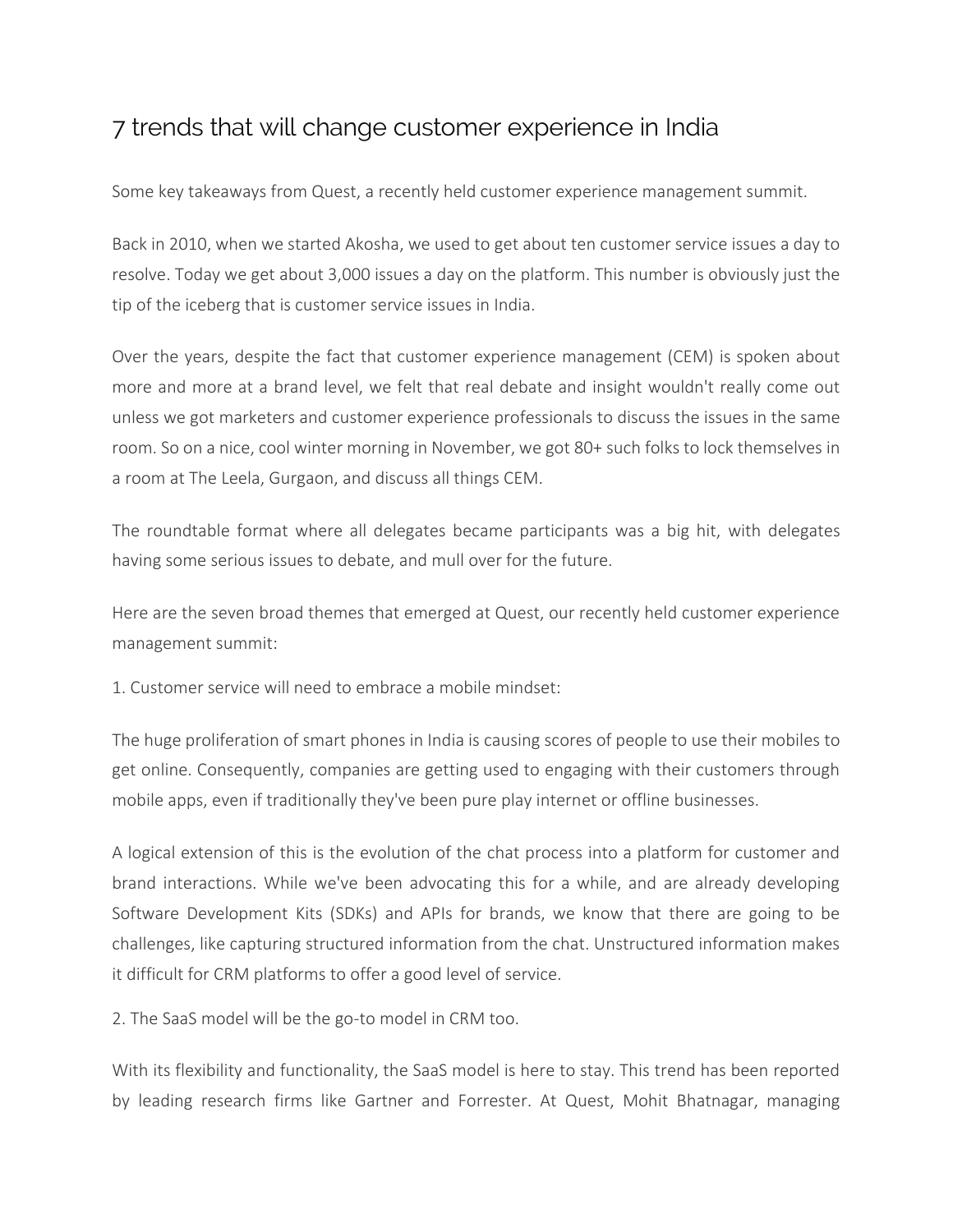director of Sequoia Capital, referred to the same. The CRM market has witnessed a significant shift on this front; about 45 per cent of this \$40 billion market is moving to the SaaS model, from the traditional CRM network model. Brands are also increasingly relying upon young start-ups to build on their traditional CRM network, and are paying-as-they-go.

3. NPS is being recognised as the key metric for measuring customer experience.

Until three years ago, in my conversations with brands, most of them hadn't heard of Net Promoter Score (NPS). But it was a completely different picture at Quest. Most brands think of NPS as the single best predictor of future customer loyalty behaviour. However, to get actionable insights, brands need to ask additional questions, for example, questions about value, quality, and usability, in order to get to the root cause behind the scores.

4. Companies are using better data analytics to get a more comprehensive understanding of their customers:

Brands are exploring the use of analytics to determine urgency/anxiety levels of customers so as to have the right set of people handle their issues. The use of analytics is only going to be amplified in 2015, with more and more companies/enterprises realising the vast value of the data they hold.

5. Integrating internal CRM with social media conversations:

Though it is a process that requires a high degree of technology intervention, opening up CRM for outcome oriented social media conversations will provide more unified and consistent customer experience, leading to better customer service. If queries on social media remain unanswered or the turn-around-time (TAT) is up to two to three days, then responding thereafter becomes a futile exercise as customer anxiety levels would have escalated and a negative chain may already have started.

Integration with CRM, providing tickets, prioritising certain types of interactions based on keywords, and taking complaints offline can help brands reduce the domino effect of complaints by more than 50 per cent. For agents, they don't need to jump between different channels to find what they need.

With Micromax, one of our flagship clients, this was possibly the strongest suggestion from our end - to open up the information they had inside their CRM and share it with customers. As a